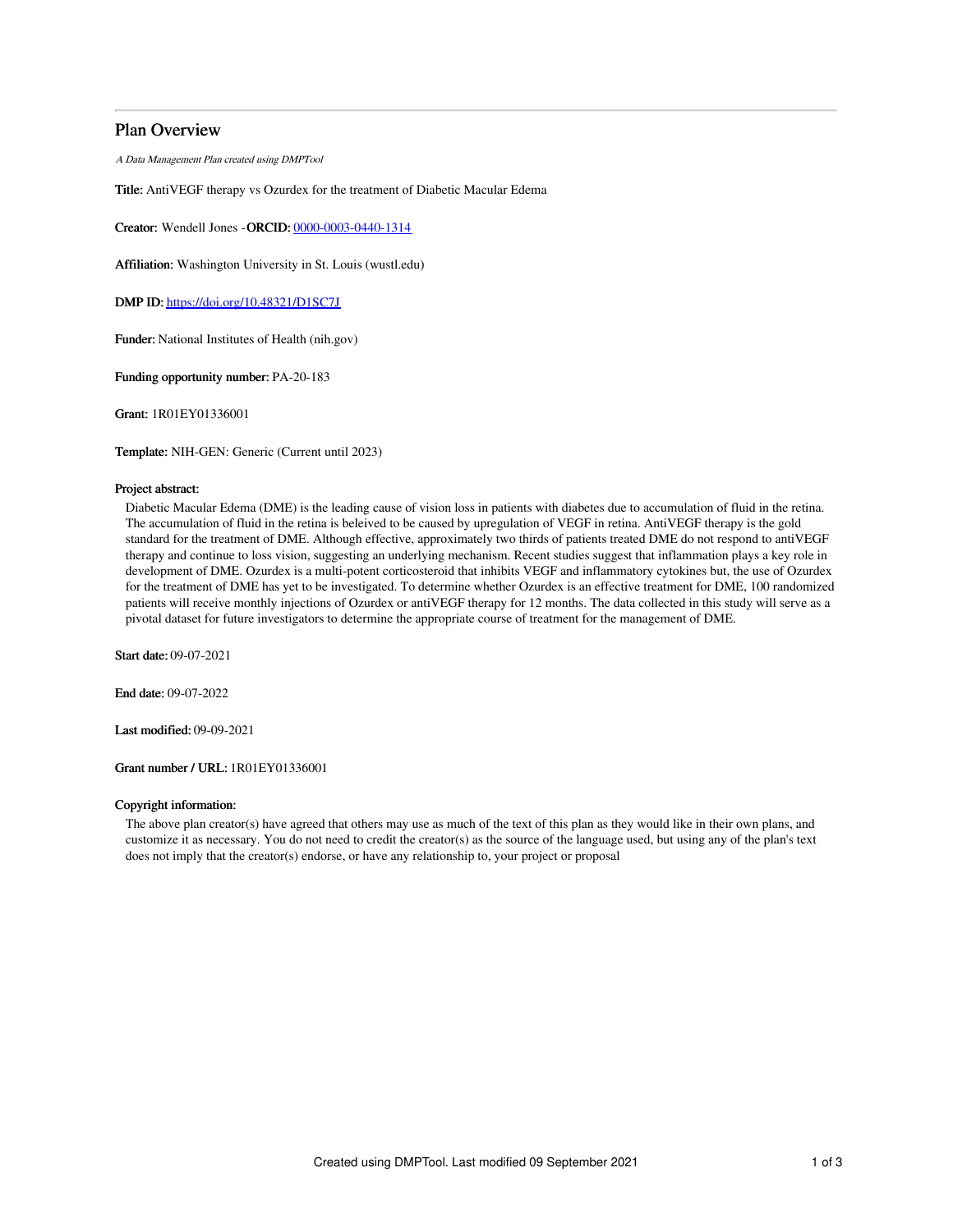# AntiVEGF therapy vs Ozurdex for the treatment of Diabetic Macular Edema

## Data sharing plan

#### How do you plan to provide access to your data?

Access will be publicly available provided through clinicaltrials.gov under the results tab.

#### **When will you make the data available?**

Data will be available within 6 months of the project end date.

### Which archive/repository/central database have you identified as a place to deposit data?

Clinicaltrials.gov

## Will a data-sharing agreement be required?

No because data will be accessible by the public.

#### What metadata/documentation will be submitted alongside the data?

Title: AntiVEGF therapy vs Ozurdex for the treatment of diabetic macular edema Creator: Jones, Wendell Identifier: 8265 Date: 2021-09-01 (start), 2021-09-01-2022 (end), Method: Randomized patients will receive monthly ocular injections into the back of the eye of antiVEGF or Ozurdex. After each injection patients will return 29 days later for visual acuity measurements. Visual acuity improvement or decrease will be determined using a Snellen chart. Number of letters of improvement or decline from previous study visit baseline will be recorded in the EDC capture system. Processing: Data will be collected using a EDC. Data will then be extracted from EDC into excel to conduct analysis. Data will be transformed into txt format and stored in

registry. Source: pub.med.gov Funder: National Eye Institute (NEI)

Subject: antiVEGF, Ozurdex, Ophthalmology, diabetic macular edema, visual acuity Language: English Variables: patient ID, date, sex, age, treatment, score, Ozurdex, antiVEGF

File inventory: NWPalaceTR.WRL File format: NCT Necessary software: excel

Rights: read-only Access info: Data can be accessed at clinicaltrials.gov

**What file formats will you use for your data, and why?** PDF/A

What transformations will be necessary to prepare data for preservation/data sharing? patient names will be de-identified in order to protect patient confidentiality.

Do you need funding for the implementation of this data sharing plan? No